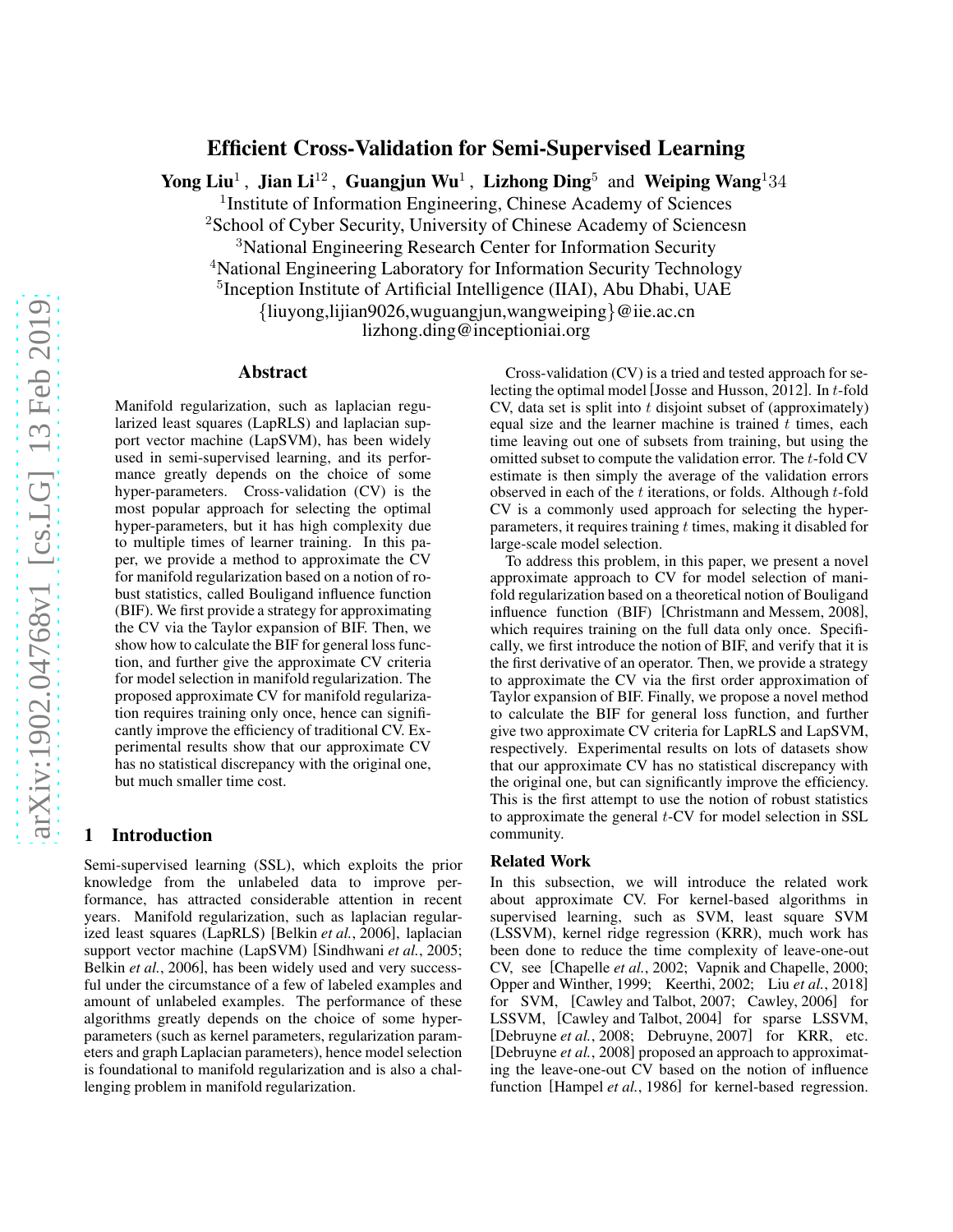Although there is much work on improving the efficiency of the leave-one-out CV for kernel-based algorithms in supervised learning, but little work focuses on the general t-CV. [Liu *et al.*[, 2014\]](#page-6-15) presented a strategy for approximating the general CV based on the notion of Bouligand influence function (BIF) [\[Christmann and Messem, 2008;](#page-6-3) [Robinson, 1991\]](#page-6-16) for LSSVM and quadratic  $\epsilon$ -insensitive support vector regression algorithms. [Liu *et al.*[, 2019\]](#page-6-17) extended the above method to various kernel-based algorithms, and established an approximation theory of CV. [Liu *et al.*[, 2018\]](#page-6-8) further improved the efficiency of the computation of the BIF matrix for large scale problem. However, as far as we know, how to approximate the general  $t$ -CV in semi-supervised learning community is still unknown. In this paper, we will fill this gap.

The rest of the paper is organized as follows. We introduce some notations and preliminaries in Section 2. In Section 3, we present an approximate CV method via BIF. In Section 4, we give the final model section criteria for LapRLS and LapSVM. In Section 5, we empirically analyze the performance of our proposed approximate CV. We end in Section 6 with a conclusion. The proof is given in the last part.

### 2 Notations and Preliminaries

In semi-supervised learning, we are given a small number of labeled examples  $\mathcal{L} = \{(\mathbf{x}_i, y_i), i = 1, ..., l\}$ , and a large number of unlabeled examples  $\mathcal{U} = {\mathbf{x}_i, i = l+1, ..., l+u}$ ,  $l$  and  $u$  denote the number of labeled and unlabeled points respectively. Typically,  $l \ll u$ . Let  $S = \mathcal{L} \cup \mathcal{U}$  be a set of  $l + u$ examples, and  $\mathcal{T} = \mathcal{L}_{\mathcal{X}} \cup \mathcal{U} = \{x_i, i = 1, \dots, l+u\}$ . Labeled examples are generated accordingly to the distribution  $\mathbb P$  on  $X \times Y$ , whereas unlabeled examples are drawn according to the marginal distribution  $\mathbb{P}_{\mathcal{X}}$  of  $\mathbb{P}$ . Labels are obtained from the conditional probability distribution  $\mathbb{P}(y|\mathbf{x})$ . For classification,  $\mathcal{Y} = \{+1, -1\}$ , for regression,  $\mathcal{Y} \in \mathbb{R}$ .

Given a Mercer kernel  $\kappa$  and its associated reproduce kernel Hilbert space (RKHS)  $\mathcal{H}_{\kappa}$ , the manifold regularization can be written as

$$
f_{\mathbb{P}_{\mathcal{S}}}^{\text{MR}} = \underset{f \in \mathcal{H}_{\kappa}}{\arg \min} \mathbb{E}_{(\mathbf{x}, y) \sim \mathbb{P}_{\mathcal{S}}} [\ell(y, f(\mathbf{x}))] + \gamma_A ||f||_{\kappa}^2
$$

$$
+ \gamma_I \mathbb{E}_{\mathbf{x}, \mathbf{x}' \sim \mathbb{P}_{\mathcal{S}}} [W_{ij} (f(\mathbf{x}) - f(\mathbf{x}'))^2],
$$

$$
= \underset{f \in \mathcal{H}_{\kappa}}{\arg \min} \frac{1}{l} \sum_{i=1}^{l} \ell(y_i, f(\mathbf{x}_i)) + \gamma_A ||f||_{\kappa}^2 + \frac{\gamma_I f^{\text{T}} \mathbf{L}_{\mathcal{S}} f}{(l+u)^2}
$$

where  $\mathbb{P}_{\mathcal{S}}$  is the empirical distribution, that is,  $\mathbb{P}_{\mathcal{S}}(z) = \frac{1}{l}$ when  $z \in \mathcal{L}$ ,  $\mathbb{P}_{\mathcal{S}}(z) = \frac{1}{l+u}$  when  $z \in \mathcal{T}$ ,  $\mathbb{P}_{\mathcal{S}}(z) = 0$ , otherwise,  $\ell : \mathcal{Y} \times \mathcal{Y} \to \mathbb{R}^+ \cup \{0\}$  is a loss function,  $\|\cdot\|_{\kappa}$  is the norm in RKHS,  $\gamma_A$  is the weight of the norm of the function in the RKHS,  $\gamma_I$  is the weight of the norm of the function in the low dimensional manifold,  $\mathbf{f} = [f(\mathbf{x}_1), \dots, f(\mathbf{x}_{l+u})]^T$ ,  $L_S = D - W$  is the graph Laplacian matrix associated with S, where  $W$  is the affinity matrix defining the similarity between any pair of samples of  $S$ , and  $D$  is the diagonal matrix with diagonal elements  $D_{ii} = \sum_{j=1}^{l+u} W_{ij}$ . Laplacian Regularized Least Squares (LapRLS) and Laplacian Support Vector Machine (LapSVM) are two special cases of manifold regularized with different loss functions. For LapRLS,  $\ell$  is the square loss:  $\ell(y, f(\mathbf{x})) = (f(\mathbf{x}) - y)^2$ ; For LapSVM,  $\ell$  is the hinge loss:  $\ell(y, f(\mathbf{x})) = \max(0, 1 - yf(\mathbf{x})).$ 

For the graph construction, a  $kNN$  graph is commonly used due to its simplicity and effectiveness [\[Melacci and Belkin, 2011\]](#page-6-18). In a kNN graph, the affinity matrix **W** is calculated as  $W_{ij} = \exp\left(-\frac{\|\mathbf{x}_i - \mathbf{x}_j\|^2}{2\sigma_w}\right)$  $\frac{(-\mathbf{x}_j\|^2}{2\sigma_w})$ , if  $\mathbf{x}_i$  is the k nearest neighbors of  $x_j$ , and 0 otherwise.

Let  $\{\mathcal{L}_i\}_{i=1}^t$  and  $\{U_i\}_{i=1}^t$  be a random equipartition of  $\mathcal{L}$ and U into t parts, and  $S_i = \mathcal{L}_i \cup \mathcal{U}_i$ ,  $\mathcal{T}_i = \mathcal{L}_i \times \cup \mathcal{U}_i$ ,  $i =$  $1, \ldots, t$ . For simplicity, assume that l and u both mod t, and hence,  $|\mathcal{L}_i| = \frac{l}{t} =: m, |\mathcal{U}_i| = \frac{u}{t} =: n, i = 1, \dots, t$ . Let  $\mathbb{P}_{\mathcal{S}\setminus\mathcal{S}_i}$  be the empirical distribution of S without the observations  $S_i$ , that is,

<span id="page-1-1"></span>
$$
\mathbb{P}_{\mathcal{S}\backslash\mathcal{S}_i}(z) = \begin{cases}\n\frac{1}{(t-1)m}, & z \in \mathcal{L}\setminus\mathcal{L}_i, \\
\frac{1}{(t-1)(m+n)}, & z \in \mathcal{T}\setminus\mathcal{T}_i, \\
0, & \text{otherwise.} \n\end{cases}
$$
\n(1)

Let  $f_{\mathbb{P}_{\mathcal{S}\backslash \mathcal{S}_i}}^{\text{MR}}$  be the hypothesis learned on all of the data excluding  $S_i$ . Then, the t-fold CV can be written as

<span id="page-1-0"></span>
$$
t-CV := \sum_{i=1}^{t} \sum_{(\mathbf{x}_j, y_j) \in \mathcal{L}_i} V\left(y_j, f_{\mathbb{P}_{\mathcal{S} \setminus \mathcal{S}_i}}^{\text{MR}}(\mathbf{x}_j)\right).
$$
 (2)

From the above definition of t-CV, one can see that we need train the learning algorithm  $t$  times to obtain  $t$ -CV. Thus, the time complexity of t-CV is  $\mathcal{O}\left(\frac{(t-1)^3 (l+u)^3}{t^2}\right)$  $\frac{t^{3}(l+u)^{3}}{t^{2}}$ , which is computationally expensive.

Remark 1. *The loss function* V *adopted in the* t*-CV of* [\(2\)](#page-1-0) *is not should to be the same as the learning machine. In this paper,* V *is the 0-1 loss for classification,* V *is the square loss for regression.*

#### 3 Approximate CV with BIF

In this section, we will first introduce the notion of Bouligand influence function (BIF), and further show how to use BIF to approximate t-CV in manifold regularization.

#### 3.1 Bouligand Influence Function

,

Definition 1. *[\[Christmann and Messem, 2008\]](#page-6-3) Let* P *be a* distribution and  $f^{\text{MR}}$  be an operator  $f^{\text{MR}} : \mathbb{P} \to f^{\text{MR}}_{\mathbb{P}}$ , then *the Bouligand influence function (BIF) of* f MR *at* P *in the direction of a distribution*  $\mathbb{Q} \neq \mathbb{P}$  *is defined as* 

$$
\mathrm{BIF}(\mathbb{Q};f^{\mathrm{MR}},\mathbb{P})=\lim_{\epsilon\rightarrow 0}\frac{f^{\mathrm{MR}}_{(1-\epsilon)\mathbb{P}+\epsilon\mathbb{Q}}-f^{\mathrm{MR}}_{\mathbb{P}}}{\epsilon}.
$$

One can see that BIF is used to measure the impact of an infinitesimal small amount of contamination of the original distribution  $\mathbb P$  in the direction of  $\mathbb Q$  on the quantity of  $\tilde{f}_{\mathbb P}^{\text{MR}}$ . The notion of influence function [\[Hampel](#page-6-14) *et al.*, 1986] popularly used in the field of robust statistics is a special case of BIF when setting  $\mathbb Q$  to be the Dirac distribution  $\delta_z$  at a point z. BIF is a generalized notion of influence function.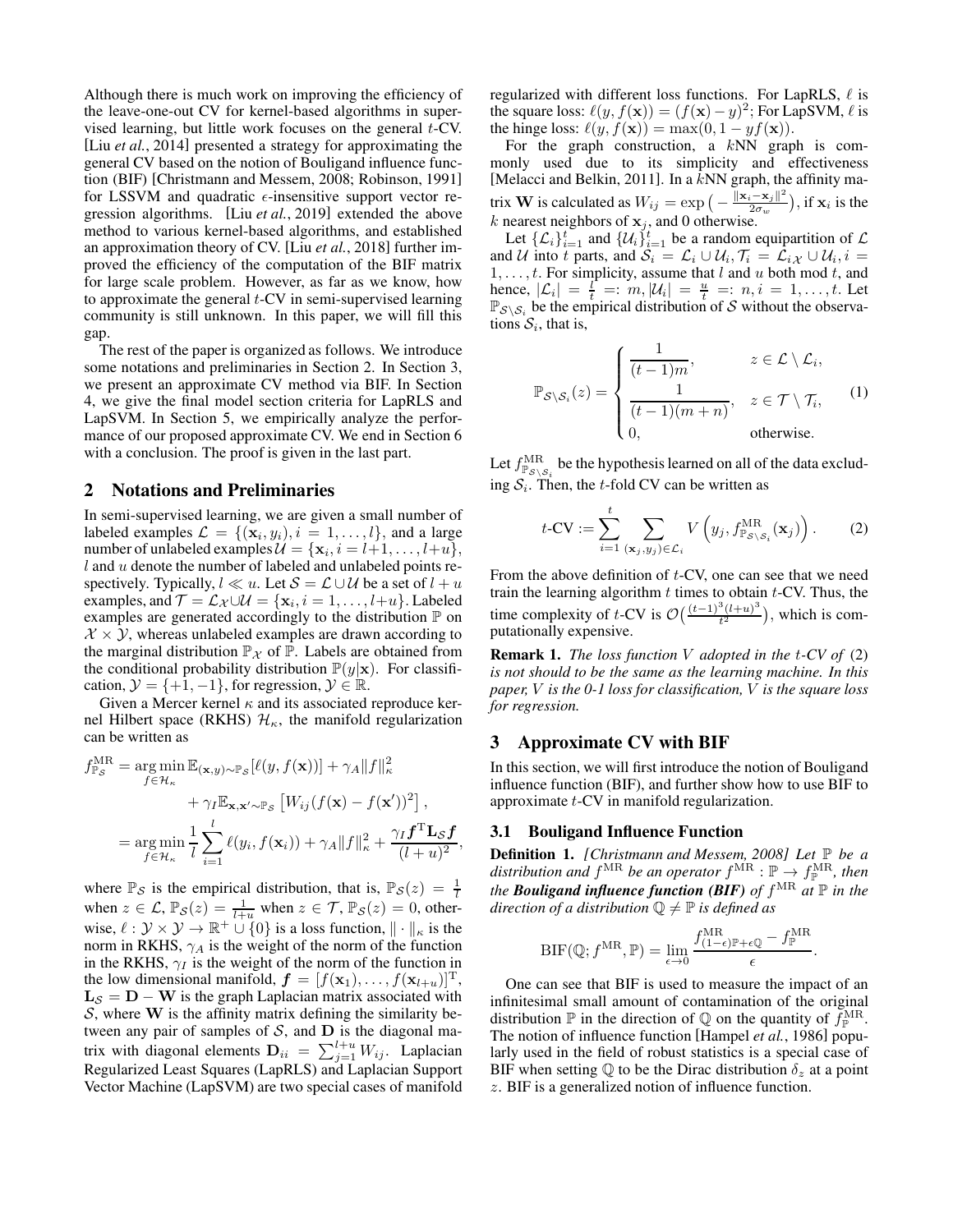Denote  $\mathbb{P}_{\epsilon, \mathbb{Q}} = (1 - \epsilon)\mathbb{P} + \epsilon \mathbb{Q}$ . Note that the derivative of  $f_{\mathbb{P}_{\epsilon,\mathbb{Q}}}^{\text{MR}}$  at  $\epsilon$  can be written as  $\lim_{\Delta \epsilon \to 0} \frac{f_{\mathbb{P}_{\epsilon+\Delta \epsilon,\mathbb{Q}}}^{\text{MR}} - f_{\mathbb{P}_{\epsilon,\mathbb{Q}}}^{\text{MR}}}{\Delta \epsilon}$ . If setting  $\epsilon = 0$ , one can see that  $\lim_{\Delta \epsilon \to 0} \frac{f_{\text{P}\Delta \epsilon, \mathbb{Q}}^{\text{MR}} - f_{\text{P}}^{\text{MR}}}{\Delta \epsilon}$  $BIF(\mathbb{Q}; f^{MR}, \mathbb{P})$ . So,  $BIF(\mathbb{Q}; f^{MR}, \mathbb{P})$  is the first order derivative of  $f_{\mathbb{P}_{\epsilon,\mathbb{Q}}}^{\text{MR}}$  at  $\epsilon = 0$ . Thus, if BIF exists, the following Taylor expansion holds:

$$
f_{\mathbb{P}_{\epsilon,\mathbb{Q}}}^{\text{MR}} \approx f_{\mathbb{P}}^{\text{MR}} + \epsilon \text{BIF}(\mathbb{Q}; f^{\text{MR}}, \mathbb{P}). \tag{3}
$$

Note that

$$
\mathbb{P}_{\mathcal{S}\setminus\mathcal{S}_i} = \left(1 - \left(\frac{-1}{t-1}\right)\right)\mathbb{P}_{\mathcal{S}} + \frac{-1}{t-1}\mathbb{P}_{\mathcal{S}_i},
$$

where  $\mathbb{P}_{\mathcal{S}\setminus\mathcal{S}_i}$  is the empirical distribution of S without the observations  $S_i$  defined in [\(1\)](#page-1-1),  $\mathbb{P}_{S_i}$  is the sample distribution corresponding to  $S_i$ ,

$$
\mathbb{P}_{\mathcal{S}_i}(z) = \begin{cases} \frac{1}{m}, & z \in \mathcal{L}_i, \\ \frac{1}{m+n}, & z \in \mathcal{T}_i, \\ 0, & \text{otherwise.} \end{cases}
$$

Thus, if taking  $\mathbb{Q} = \mathbb{P}_{\mathcal{S}_i}, \epsilon = \frac{-1}{t-1}, \mathbb{P}_{\epsilon, \mathbb{Q}} = \mathbb{P}_{\mathcal{S} \setminus \mathcal{S}_i}, \mathbb{P} = \mathbb{P}_{\mathcal{S}},$ Equation [\(3\)](#page-2-0) gives

$$
f_{\mathbb{P}_{\mathcal{S}\backslash\mathcal{S}_i}}^{\text{MR}} \approx f_{\mathbb{P}_{\mathcal{S}}}^{\text{MR}} + \frac{1}{1-t} \text{BIF}(\mathbb{P}_{\mathcal{S}_i}; f^{\text{MR}}, \mathbb{P}_{\mathcal{S}}). \tag{4}
$$

Thus, the approximation of  $t$ -CV can be written as  $t$ -BIF :=

$$
\sum_{i=1}^t \sum_{(\mathbf{x}_j, y_j) \in \mathcal{L}_i} V(y_j, f_{\mathbb{P}_{\mathcal{S}}}^{\text{MR}}(\mathbf{x}_j) + \frac{\text{BIF}(\mathbb{P}_{\mathcal{S}_i}; f^{\text{MR}}, \mathbb{P}_{\mathcal{S}})(\mathbf{x}_j)}{1-t}).
$$

Note that *t*-BIF only depends on the calculation of  $f_{\rm P_c}^{\rm MR}$  and FOR that  $i$ -DIF only depends on the calculation of  $j_{\mathbb{P}_S}$  and  $BIF(\mathbb{P}_{S_i}; f^{MR}, \mathbb{P}_S)$ , we need to train the algorithm only once on the full data set S to obtain  $f_{\mathbb{P}_{\mathcal{S}}}^{\text{MR}}$  for approximating the  $f_{\mathbb{P}_{\mathcal{S}\setminus\mathcal{S}_i}}^{\text{MR}}, i = 1, \ldots, t$ .

#### 3.2 The Compution of BIF

Let  $\mathbf{K}_{\mathcal{S}\mathcal{S}}$  be the  $(l+u)\times(l+u)$  kernel matrix with  $[\mathbf{K}_{\mathcal{S}\mathcal{S}}]_{jk} =$  $\kappa(\mathbf{x}_j, \mathbf{x}_k)$ ,  $\mathbf{K}_{\mathcal{S}\mathcal{S}_i}$  the  $(l + u) \times (m + n)$  kernel matrix with  $[\mathbf{K}_{\mathcal{SS}_i}]_{jk} = \kappa(\mathbf{x}_j, \mathbf{x}_k), \mathbf{x}_j \in \mathcal{T}, \mathbf{x}_k \in \mathcal{T}_i, \ell'(\cdot, \cdot) \text{ and } \ell''(\cdot, \cdot)$ be the first and second derivative of  $\ell(\cdot, \cdot)$  with respect to the second variable respectively.

<span id="page-2-1"></span>**Theorem 1.** Let **B** be the  $(l+u) \times t$  **BIF** matrix with  $[\mathbf{B}]_{j,i} =$  $\text{BIF}(\mathbb{P}_{\mathcal{S}_i}; f^{\text{MR}}, \mathbb{P}_{\mathcal{S}})(\mathbf{x}_j),$  and

$$
\mathbf{H} = \frac{1}{l} \mathbf{J}_{\mathcal{S}} \mathbf{K}_{\mathcal{S}\mathcal{S}} \mathbf{F}_{\mathcal{S}} + 2\gamma_A \mathbf{I} + \frac{2\gamma_I}{(l+u)^2} \mathbf{K}_{\mathcal{S}\mathcal{S}} \mathbf{L}_{\mathcal{S}},
$$

*then the* i*th column of* B *can be written as*

$$
\mathbf{B}_{\cdot,i} = \mathbf{H}^{-1} \left[ -\frac{\mathbf{K}_{\mathcal{SS}_i} \boldsymbol{\mu}_{\mathcal{S}_i}}{m} - 2\gamma_A \boldsymbol{f}_{\mathbb{P}_{\mathcal{S}}}^{\mathcal{S}} - \frac{2\gamma_I \mathbf{K}_{\mathcal{SS}_i} \mathbf{L}_{\mathcal{S}_i} \boldsymbol{f}_{\mathbb{P}_{\mathcal{S}}}^{\mathcal{S}_i}}{(m+n)^2} \right],
$$

*where*  $\mathbf{F}_{\mathcal{S}}$  *is an*  $(l + u) \times (l + u)$  *diagonal matrix with* the first l diagonal entries as  $\ell''(y_j, f_{\mathbb{P}_{\mathcal{S}}}^{\text{MR}}(\mathbf{x}_j))$  and the rest  $0, \mu_{\mathcal{S}_i}$  is an  $m + n$  *vector with the fisrt*  $m$  *entries as* 

 $\ell'(y_j^i, f_{\mathbb{P}_{\mathcal{S}}}^{\text{MR}}(\mathbf{x}_j^i))$ ,  $(\mathbf{x}_j^i, y_j^i) \in \mathcal{L}_i$ , and the rest 0,  $\mathbf{L}_{\mathcal{S}_i}$  is the graph Laplacian associated to  $S_i$ ,  $\mathbf{J}_\mathcal{S}$  *is an*  $(l + u) \times (l + u)$ *diagonal matrix with the first* l *diagonal entries as* 1 *and the rest* 0*,*  $\bm{f}_{\mathbb{P}_{\mathcal{S}}}^{\mathcal{S}}$  =  $\left(f_{\mathbb{P}_{\mathcal{S}}}^{\text{MR}}(\mathbf{x}_1), \ldots, f_{\mathbb{P}_{\mathcal{S}}}^{\text{MR}}(\mathbf{x}_{l+u})\right)^{\text{T}}$ ,  $\bm{f}_{\mathbb{P}_{\mathcal{S}}}^{\mathcal{S}_{i}}$  =  $(f_{\mathbb{P}_{\mathcal{S}}}^{\text{MR}}(\mathbf{x}_1^i), \ldots, f_{\mathbb{P}_{\mathcal{S}}}^{\text{MR}}(\mathbf{x}_{m+n}^i))^{\text{T}}, \mathbf{x}_j^i \in \mathcal{T}_i.$ 

<span id="page-2-0"></span>The above theorem shows that if the first and second derivative of loss function  $\ell$  exists, the BIF can be obtained. In the following, we will show how to calculate the BIF matrix for LapRLS and LapSVM, respectively.

#### Laplacian Regularized Least Squares (LapRLS)

Note that the loss function of LapRLS is the least square loss, according to the definitions of  $\mathbf{F}_{\mathcal{S}}$  and  $\mu_{\mathcal{S}_i}$  in Theorem [1,](#page-2-1) it is easy to verity that  $\mathbf{F}_{\mathcal{S}}$  is the diagonal matrix with the first l entries as 2 and the rest 0,  $\mu_{\mathcal{S}_i}$  is an  $m + n$  vector with the fisrt m entries as  $2(f_{\mathbb{P}_{\mathcal{S}}}^{\text{MR}}(\mathbf{x}_j^i) - y_j^i), (\mathbf{x}_j^i, y_j) \in \mathcal{L}_i$ , and the rest 0. Thus, from Theorem [1,](#page-2-1) the BIF matrix of LapRLS can be written as

$$
\begin{aligned} \mathbf{B}_{\cdot,i} &= \mathbf{H}^{-1}\left[-\frac{\mathbf{K}_{\mathcal{SS}_i}\boldsymbol{\mu}_{\mathcal{S}_i}}{m} - 2\gamma_A\boldsymbol{f}_{\mathbb{P}_{\mathcal{S}}}^{\mathcal{S}} - \frac{2\gamma_I\mathbf{K}_{\mathcal{SS}_i}\mathbf{L}_{\mathcal{S}_i}\boldsymbol{f}_{\mathbb{P}_{\mathcal{S}}}^{\mathcal{S}_i}}{(m+n)^2}\right], \\ \text{where } \mathbf{H} &= \frac{2\mathbf{J}_{\mathcal{S}}\mathbf{K}_{\mathcal{S}\mathcal{S}}\mathbf{J}_{\mathcal{S}}}{l^{2}} + 2\gamma_A\mathbf{I} + \frac{2\gamma_I\mathbf{K}_{\mathcal{SS}}\mathbf{L}_{\mathcal{S}}}{(l+n)^2}. \end{aligned}
$$

#### Laplacian Support Vector Machine (LapSVM)

Since the hinge loss  $\ell(y, t) = \max(0, 1 - yt)$  is not differentiable, but according to Theorem [1,](#page-2-1) to obtain the BIF matrix, loss function should be differentiable. Thus, we propose to use a differentiable approximation of it, inspired by the Huber loss:

$$
\ell(y,t) = \begin{cases}\n0 & \text{if } yt > 1+h, \\
\frac{(1+h-yt)^2}{4h} & \text{if } |1-yt| \leq h, \\
1-yt & \text{if } yt < 1-h.\n\end{cases}
$$

Note that if  $h \to 0$ , the Huber loss converges to the hinge loss. From the Huber loss, we know that

$$
\ell'(y,t) = \begin{cases}\n0 & \text{if } yt > 1+h, \\
\frac{-y(1+h-yt)}{2h} & \text{if } |1-yt| \le h, \\
-y & \text{if } yt < 1-h, \\
\ell''(y,t) = \begin{cases}\n0 & \text{if } yt > 1+h, \\
\frac{1}{2h} & \text{if } |1-yt| \le h, \\
0 & \text{if } yt < 1-h.\n\end{cases}
$$

We say that  $\mathbf{x}_i$  is a support vector if  $|y_i(f_{\mathbb{P}_{\mathcal{S}}}^{\text{MR}}(\mathbf{x}_i)) - 1|$  < h. Let us reorder the training points such that the first labeled  $l_{\rm sv}$  points are support vectors. From the definition of  ${\bf F}_{\mathcal{S}}$ , one can see that  $\mathbf{F}_{\mathcal{S}} = \frac{1}{2h} \mathbf{I}_{sv}$ , where  $\mathbf{I}_{sv}$  is the  $(l+u) \times (l+u)$ diagonal matrix with the first  $l_{sv}$  entries being 1 and the others 0,  $\mu_{S_i}$  is an  $m + n$  vector with the first m entries as  $\ell'(y_j^i, f_{\mathbb{P}_\mathcal{S}}^{\overline{\text{MR}}}(\mathbf{x}_j^i)), (\mathbf{x}_j^i, y_j) \in \mathcal{L}_i$ , and the rest 0. Thus, according to Theorem [1,](#page-2-1) the BIF matrix of LapSVM can be written as

$$
\mathbf{B}_{\cdot,i} = \mathbf{H}^{-1} \left[ -\frac{\mathbf{K}_{\mathcal{SS}_i} \boldsymbol{\mu}_{\mathcal{S}_i}}{m} - 2\gamma_A \boldsymbol{f}_{\mathbb{P}_{\mathcal{S}}}^{\mathcal{S}} - \frac{2\gamma_I \mathbf{K}_{\mathcal{SS}_i} \mathbf{L}_{\mathcal{S}_i} \boldsymbol{f}_{\mathbb{P}_{\mathcal{S}}}^{\mathcal{S}_i}}{(m+n)^2} \right],
$$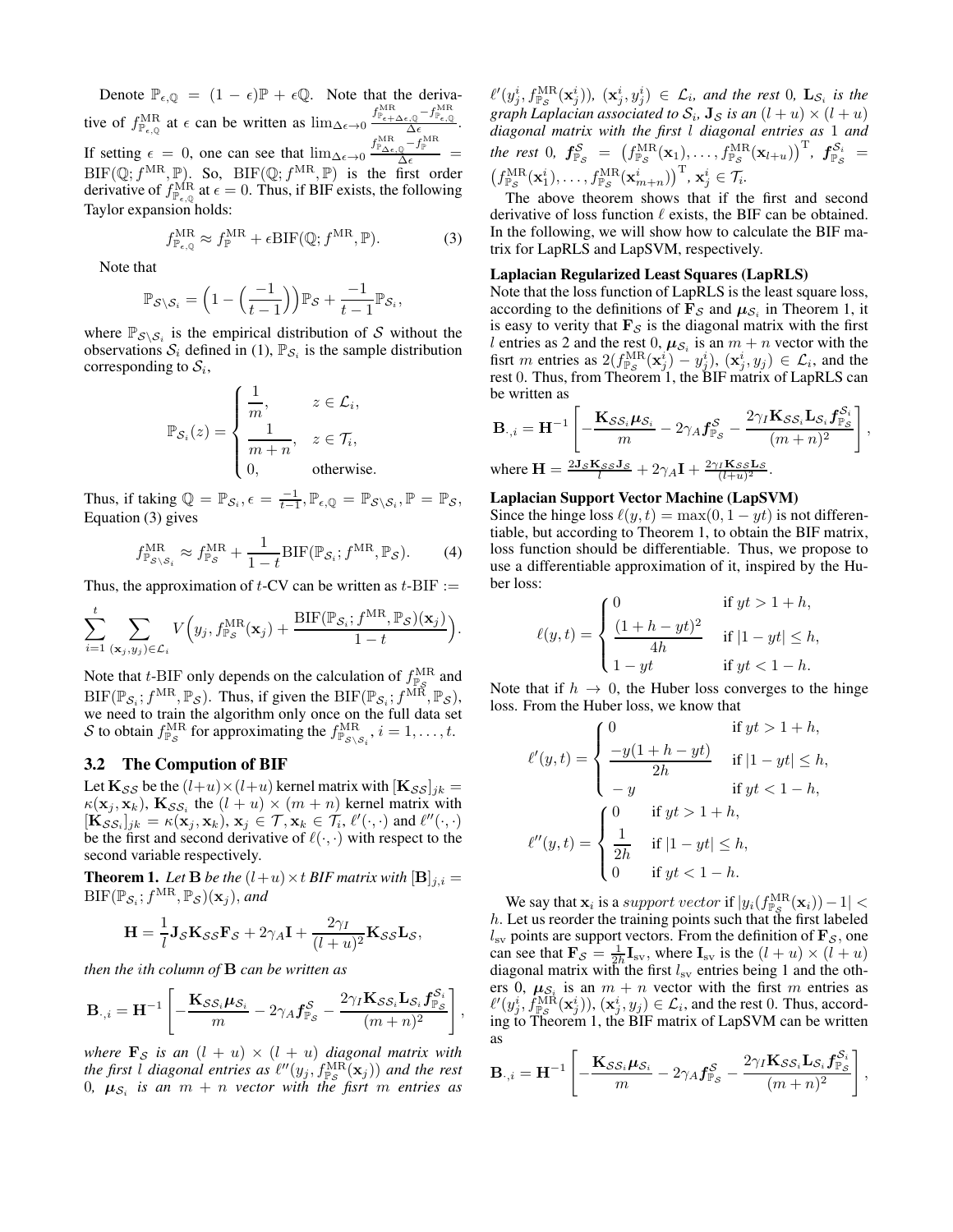<span id="page-3-0"></span>Table 1: Test errors for classification and test mean square errors for regression. Our methods:  $t$ -FBIF, compared methods:  $t$ -CV  $(t$ -CV),  $t=5,10,20$ .

| Classification   | $5 - CV$               | $5-BIF$                | $10-CV$                | $10 - BIF$             | $20 - CV$              | $20 - BIF$             |
|------------------|------------------------|------------------------|------------------------|------------------------|------------------------|------------------------|
| ala              | $20.33 \pm 3.22$       | $20.58 \pm 2.05$       | $20.54 \pm 2.16$       | $21.30 \pm 2.29$       | $20.61 \pm 2.85$       | $21.53 \pm 2.75$       |
| a2a              | $20.05 \pm 1.45$       | $21.60 \pm 0.61$       | $20.05 \pm 1.45$       | $21.99 \pm 0.17$       | $20.05 \pm 1.45$       | $21.12 \pm 1.06$       |
| a3a              | $18.51 \pm 0.21$       | $19.91 \pm 2.03$       | $18.44 \pm 0.32$       | $19.50 \pm 2.18$       | $19.18 \pm 0.47$       | $20.42 \pm 2.88$       |
| fourclass        | $4.89 \pm 2.79$        | $5.21 \pm 2.36$        | $4.89 \pm 2.79$        | $5.21 \pm 2.36$        | $4.50 \pm 2.13$        | $5.12 \pm 2.59$        |
| german           | $33.00 \pm 4.82$       | $33.22 \pm 2.99$       | $33.00 \pm 4.82$       | $33.66 \pm 0.69$       | $32.45 \pm 4.93$       | $33.73 \pm 1.34$       |
| madelon          | $45.65 \pm 2.34$       | $46.36 \pm 2.11$       | $45.65 \pm 2.34$       | $47.14 \pm 1.42$       | $46.48 \pm 2.11$       | $46.76 \pm 1.92$       |
| symguide3        | $20.55 \pm 2.60$       | $20.29 \pm 4.24$       | $20.38 \pm 2.90$       | $20.73 \pm 4.46$       | $18.95 \pm 3.57$       | $19.75 \pm 4.96$       |
| splice           | $29.57 \pm 1.76$       | $30.44 \pm 1.07$       | $29.57 \pm 1.76$       | $30.01 \pm 0.84$       | $29.13 \pm 1.38$       | $29.57 \pm 1.76$       |
| wla              | $3.14 \pm 0.28$        | $3.18 \pm 0.31$        | $3.14 \pm 0.28$        | $3.32 \pm 0.08$        | $3.05 \pm 0.21$        | $3.32 \pm 0.08$        |
| w <sub>2</sub> a | $3.04 \pm 0.28$        | $3.07 \pm 0.25$        | $3.04 \pm 0.28$        | $3.68 \pm 1.22$        | $3.04 \pm 0.28$        | $3.04 \pm 0.28$        |
| w3a              | $2.40 \pm 0.31$        | $2.40 \pm 0.31$        | $2.40 \pm 0.31$        | $2.42 \pm 0.27$        | $2.44 \pm 0.29$        | $2.69 \pm 0.45$        |
| Regression       | $5 - CV$               | $5 - BIF$              | $10-CV$                | $10 - BIF$             | $20 - CV$              | $20 - BIF$             |
| abalone          | $8.71 \pm 0.81$ (e-04) | $8.71 \pm 0.81$ (e-04) | $8.57 \pm 0.75$ (e-04) | $8.57 \pm 0.75$ (e-04) | $8.52 \pm 0.64$ (e-04) | $8.52 \pm 0.64$ (e-04) |
| bodfat           | $9.23 \pm 5.96(e-02)$  | $9.23 \pm 5.96(e-02)$  | $9.31 \pm 5.46(e-02)$  | $9.31 \pm 5.46(e-02)$  | $9.15 \pm 5.67$ (e-02) | $9.15 \pm 5.67$ (e-02) |
| cpusmall         | $2.94 \pm 0.40$ (e-02) | $2.94 \pm 0.40(e-02)$  | $2.94 \pm 0.40(e-02)$  | $2.94 \pm 0.40(e-02)$  | $2.94 \pm 0.40(e-02)$  | $2.94 \pm 0.40(e-02)$  |
| housing          | $2.56 \pm 0.24$ (e-01) | $2.63 \pm 0.19$ (e-01) | $2.56 \pm 0.24$ (e-01) | $2.63 \pm 0.19$ (e-01) | $2.54 \pm 0.18(e-01)$  | $2.58 \pm 0.57$ (e-01) |
| mg               | $1.16 \pm 0.06(e-01)$  | $1.16 \pm 0.06(e-01)$  | $1.16 \pm 0.06(e-01)$  | $1.16 \pm 0.06(e-01)$  | $1.16 \pm 0.06(e-01)$  | $1.16 \pm 0.06(e-01)$  |
| mpg              | $3.30 \pm 0.18$ (e-01) | $3.39 \pm 0.19$ (e-01) | $3.42 \pm 0.21$ (e-01) | $3.53 \pm 0.15(e-01)$  | $3.18 \pm 0.18$ (e-01) | $3.18 \pm 0.18$ (e-01) |
| space-ga         | $8.31 \pm 0.18$ (e-02) | $8.31 \pm 0.18$ (e-02) | $8.32 \pm 0.18$ (e-02) | $8.32 \pm 0.18$ (e-02) | $8.32 \pm 0.18$ (e-02) | $8.32 \pm 0.18$ (e-02) |

where 
$$
\mathbf{H} = \frac{\mathbf{J}_S \mathbf{K}_{SS} \mathbf{I}_{sv}}{2lh} + 2\gamma_A \mathbf{I} + \frac{2\gamma_I \mathbf{K}_{SS} \mathbf{L}_S}{(l+u)^2}
$$
.

Remark 2. *In this paper, we only consider the use of square loss and hinge loss, but it is easy to extend our result to other loss functions, such as square hinge loss*  $\max(0, 1 - yt)^2$ , *logistic loss*  $ln(1 + exp(-yt))$ *, and so on.* 

### 4 Model Selection

According to the above discussion, we know that

$$
t\text{-BIF} := \sum_{i=1}^{t} \sum_{(\mathbf{x}_j, y_j) \in \mathcal{L}_i} V\left(y_j, f_{\mathbb{P}_{\mathcal{S}}}^{\text{MR}}(\mathbf{x}_j) + \frac{\mathbf{B}_{ji}}{1-t}\right)
$$

is an efficient approximation of CV for manifold regularization, which only need to training once. However, to obtain t-BIF, we need  $\mathcal{O}((l+u)^3)$  to calculate  $\mathbf{H}^{-1}$  to obtain the BIF matrix B.

To accelerate the computation of the inversion of H, we consider the use of the popular Nyström method. Suppose we randomly sample c columns of the matrix  $K_{SS}$  uniformly without replacement. Let C be the  $n \times c$  martix formed by theses columns, P the  $c \times c$  matrix consisting of the intersection of these c columns with the corresponding c rows of  $\mathbf{K}_{SS}$ . Without loss of generality, we can rearrange the columns and rows of  $\mathbf{K}_{\mathcal{S}\mathcal{S}}$  based on this sampling such that:

$$
\mathbf{K}_{\mathcal{S}\mathcal{S}} = \begin{pmatrix} \mathbf{P}, & \mathbf{K}_{\mathcal{S}_c\mathcal{S}}^{\mathrm{T}} \\ \mathbf{K}_{\mathcal{S}_c\mathcal{S}}, & \mathbf{K}_{(\mathcal{S}\setminus\mathcal{S}_c)(\mathcal{S}\setminus\mathcal{S}_c)} \end{pmatrix}, \mathbf{C} = \begin{pmatrix} \mathbf{P} \\ \mathbf{K}_{\mathcal{S}_c\mathcal{S}_c} \end{pmatrix}.
$$

The Nyström method uses  $P$  and  $C$  to construct an approximation  $K$  of  $K$  defined by:

$$
\widetilde{\mathbf{K}}_{\mathcal{SS}} = \mathbf{C}\mathbf{P}^+ \mathbf{C}^{\mathrm{T}} \approx \mathbf{K}_{\mathcal{SS}},\tag{5}
$$

where  $P^+$  is the Moore-Penrose generalized inverse of P.

Denote T as

$$
\mathbf{T} = \begin{cases} \frac{2\mathbf{J}_{\mathcal{S}}\mathbf{K}_{\mathcal{S}\mathcal{S}}\mathbf{J}_{\mathcal{S}}}{l} + 2\gamma_{A}\mathbf{I}, & \text{for LapRLS} \\ \frac{\mathbf{J}_{\mathcal{S}}\mathbf{K}_{\mathcal{S}\mathcal{S}}\mathbf{I}_{\rm sv}}{2lh} + 2\gamma_{A}\mathbf{I}, & \text{for LapSVM} \end{cases},
$$

so **H** can be approximated by  $\tilde{\mathbf{H}} = \mathbf{T} + \frac{2\gamma_I}{(l+u)^2} \mathbf{C} \mathbf{P}^+ (\mathbf{C}^{\mathrm{T}} \mathbf{L}_{\mathcal{S}}).$ According to the Woodbury formula:

$$
(\mathbf{A} + \mathbf{X}\mathbf{Y}\mathbf{Z})^{-1} = \mathbf{A}^{-1} - \mathbf{A}^{-1}\mathbf{X}(\mathbf{Y}^{-1} + \mathbf{Z}\mathbf{A}^{-1}\mathbf{X})^{-1}\mathbf{Z}\mathbf{A},
$$
it is easy to verify that  $\tilde{\mathbf{H}}^{-1} =$ 

it is easy to verity that  $H^{\dagger}$ 

$$
\mathbf{T}^{-1} - \frac{2\gamma_I \mathbf{T}^{-1} \mathbf{C}}{(1+u)^2} \Big[ \mathbf{P} + \frac{2\gamma_I \mathbf{C}^{\mathrm{T}} \mathbf{L}_{\mathcal{S}} \mathbf{T}^{-1} \mathbf{C}}{(1+u)^2} \Big]^{-1} \mathbf{C}^{\mathrm{T}} \mathbf{L}_{\mathcal{S}} \mathbf{T},
$$

where

$$
\mathbf{T}^{-1} = \begin{cases} \begin{bmatrix} \left(\frac{\mathbf{K}_{\mathcal{L}\mathcal{L}}}{2l} + 2\gamma_A \mathbf{I} \right)^{-1} & \mathbf{0} \\ \mathbf{0}^{\mathrm{T}} & \mathbf{I} \\ \end{bmatrix}, & \text{LapRLS} \end{cases}
$$

$$
\mathbf{T}^{-1} = \begin{cases} \begin{bmatrix} \mathbf{K}_{\mathcal{L}_{\mathrm{sv}}\mathcal{L}_{\mathrm{sv}}} + 2\gamma_A \mathbf{I} \end{bmatrix}^{-1} & \mathbf{0} \end{cases}
$$

$$
\left[ \begin{array}{ccc} \left( \frac{\mathbf{K}_{\mathcal{L}_{\text{sv}}\mathcal{L}_{\text{sv}}}}{2lh} + 2\gamma_A \mathbf{I} \right) & \mathbf{0} \\ \mathbf{0}^{\text{T}} & \mathbf{I} \\ \mathbf{0}^{\text{T}} & \frac{\mathbf{I}}{2\gamma_A} \end{array} \right]. \text{ } \text{LapSVM}
$$

Note that  $P + \frac{2\gamma_I}{(1+u)^2} C^{\mathrm{T}} L_{\mathcal{S}} T^{-1} C \in \mathbb{R}^{c \times c}$ , and the time complexity of  $\mathbf{T}^{-1}$  is  $\mathcal{O}(l^3)$  for LapRLS and  $\mathcal{O}(l_{\text{sv}}^3)$  for LapSVM, so we only need  $\mathcal{O}(l^3 + c^3 + (l + u)c^2)$  and  $\mathcal{O}(l_{\text{sy}}^3 + c^3 + (l+u)c^2)$  to compute the  $\tilde{H}^{-1}$  for LapRLS and LapSVM, respectively.

Therefore, in this paper, we finally consider the use of the following fast  $t$ -fold CV for model selection:

$$
t\text{-BIF} := \sum_{i=1}^{t} \sum_{z_j \in \mathcal{L}_i} V\Big(y_j, f_{\mathbb{P}_{\mathcal{S}}}^{\text{MR}}(\mathbf{x}_j) + \frac{[\widetilde{\mathbf{B}}^{\text{SVM}}]_{ji}}{1-t}\Big), \quad (6)
$$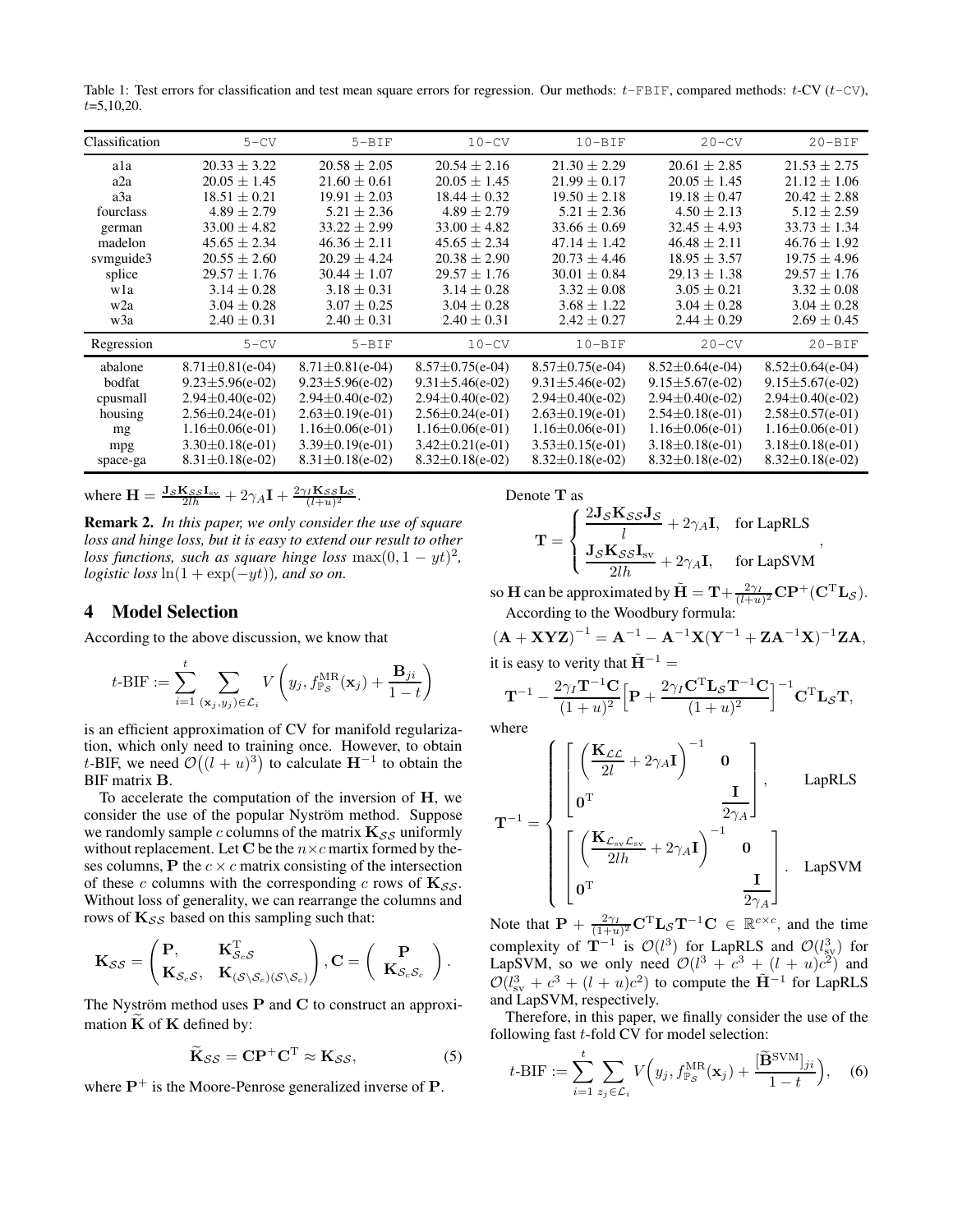where  $\tilde{B}$  is the approximation of B with  $\tilde{H}$  replace of H.

# 4.1 Time Complexity

To compute t-BIF, we need  $\mathcal{O}(l^3 + (l+u)c^2 + c^3)$  and  $\mathcal{O}(l_{sv}^3 +$  $c^3 + (l+u)c^2$ ) to compute the  $\tilde{H}^{-1}$  for LapRLS and LapSVM, and  $\mathcal{O}(l(l+u)+(l+u)c+t(l+u)c)$  to compute **B**. Since  $f_{\mathbb{P}_{\mathcal{S}}}^{\text{Lap}}$ has been obtained in the training process, thus the overall time complexity of t-BIF for LapRLS is  $\mathcal{O}(l^3 + (l+u)c^2 + c^3 +$  $t(l+u)c+l(l+u)$ , for LapSVM is  $\mathcal{O}(l_{cv}^3 + (l+u)c^2 + c^3 + c^4)$  $t(l+u)c+l(l+u)$ , which is much faster than the traditional t-CV of time complexity  $\mathcal{O}\left(\frac{(t-1)^3 (l+u)^3}{t^2}\right)$  $\left(\frac{d^3(l+u)^3}{t^2}\right), l \ll u, c \ll u.$ 

### 5 Experiment

In this section, we will compare our proposed approximate t-CV (t-BIF) with the original t-CV (t-CV),  $t = 5, 10, 20$ . The data sets are 18 publicly available data sets from LIB-SVM Data<sup>[1](#page-4-0)</sup>: 11 data sets for classification and 7 data sets for regression. All data sets are normalized to zero-mean and unit-variance on every attribute to avoid numerical problems. Experiments are performed on a single machine with two cores (Intel Xeon E5-2630@2.40 GHz) and 64 GB memory. We use the Gaussian kernel  $\kappa(\mathbf{x}, \mathbf{x}') = \exp\left(-\frac{\|\mathbf{x} - \mathbf{x}'\|_2^2}{2\sigma}\right)$  $\overline{\phantom{0}}$ as our candidate kernel  $\sigma \in \{2^i, i = -10, -8, ..., 10\}.$ The candidate regularization parameters  $\gamma_A \in \{10^i, i =$  $\{-6, -5, \ldots, 2\}, \gamma_I \in \{10^i, i = -6, -5, \ldots, 2\}.$  The candidate graph Laplacian parameters  $k \in \{2, 4, 8\}$  and  $\sigma_w \in$  ${2^i, i = -4, -2, \ldots, 4}.$ 

The learning algorithm used in our experiments for regression is LapRLS and for classification is LapSVM. For each data set, we run all methods 30 times with randomly selected 70% of all data for training and the other 30% for testing. Meanwhile, from each train data, we randomly select 10% examples as labeled data. The use of multiple training/test partitions allows an estimate of the statistical significance of differences in performance between methods. Let  $A_i$  and  $B_i$  be the test errors of methods A and B in partition i, and  $d_i = B_i - A_i$ ,  $i = 1, ..., 30$ . Let  $\bar{d}$  and  $\dot{S}_d$  be the mean and standard error of  $d_i$ . Then under t-test, with confidence level 95%, we claim that A is significantly better than B (or equivalently B significantly worse than  $\overrightarrow{A}$ ) if the t-statistic  $\bar{d}$  $\frac{d}{S_d/\sqrt{30}} > 1.699$ . All statements of statistical significance in the remainder refer to a 95% level of significance.

### 5.1 Accuracy

The test errors for classification and test mean square errors for regression are reported in Table [1.](#page-3-0) For our  $t$ -BIF, we set  $c = \sqrt{l+u}$  (in fact, we have tried many other setting of c on some small datasets in advance, we find that if  $c \ge \sqrt{l+u}$ , the accuracy of our approximate CV is good, so in this paper, we set  $c = \sqrt{l+u}$  on all dataset for simplicity) and set  $h = 0.01$  for LapSVM (note that if h is small, the Huber loss is a good approximation of Hinge loss, thus we set  $h = 0.01$ . The elements are obtained as follows: For each training set, we select the kernel parameter  $\sigma$ , the regularization parameters  $\gamma_A$  and  $\gamma_I$ , the graph Laplacian parameters k and  $\sigma_w$ , by each criterion on the training set, and evaluate the test error for the chosen parameters on the test set. The results in Table [1](#page-3-0) can be summarized as follows: (1) Neither of  $t$ -CV and  $t$ -BIF for classification and regression is statistically superior at the  $95\%$  level of significance,  $t=5$ , 10, 20. (2) For regression,  $t$ -BIF gives almost the same testing errors as the the traditional  $t$ -CV,  $t = 5, 10, 20$ . In particular, on abalone, bodyfat, cpusmall, mg, space-ga,  $t$ -BIF gives the same testing errors as  $t$ -CV. On the remaining data sets, both  $t$ -BIF and t-CV give the similar results.

The above results implicate that the quality of our approximation based on the BIF is quite good.

### 5.2 Efficiency

The run time of  $t$ -BIF and  $t$ -CV is reported in Table [2.](#page-5-0) We can find that  $t$ -BIF is much faster than  $t$ -CV. In particular,  $t$ -BIF is nearly t (or more) times faster than  $t$ -CV on most data sets. For large datasets, such as a3a, w1a, w2a, cpusmall, 20-BIF is nearly 40 times faster than 20-CV. Thus,  $t$ -BIF significantly improves the efficiency of  $t$ -CV for model selection of manifold regularization.

# 6 Conclusion

In this paper, we present an approximate CV method based on the theoretical notion of BIF for manifold regularization in semi-supervised learning. The proposed approximate CV requires training on the full data only once, hence can significantly improve the efficiency. Experimental results on 18 data sets show that our approximate CV much more efficiency and has no statistical discrepancy when compared to the original one. This is an interesting attempt to apply the theoretical notion of BIF for practical model selection in semi-supervised learning.

Future work includes extending our results to other manifold regularization algorithms, such as square laplacian support vector machine and laplacian logistic regression.

### Appendix: Proof of Theorem [1](#page-2-1)

*Proof.* The derivative of the objective function vanishes at the minimizer, so we have

<span id="page-4-2"></span>
$$
-2\gamma_A f_{\mathbb{P}_S}^{\text{MR}} = \frac{(\mathbf{J}_S \phi_S)^{\text{T}} \boldsymbol{\mu}_S}{l} + \frac{2\gamma_I \phi_S^{\text{T}} \mathbf{L}_S f_{\mathbb{P}_S}^S}{(l+u)^2},\tag{7}
$$

where  $\phi_S = (\kappa(\mathbf{x}_1, \cdot), \dots, \kappa(\mathbf{x}_{l+u}, \cdot))^{\mathrm{T}}$ ,  $\mu_S$  is an  $l+u$  vector with the first l entries as  $\ell'(y_j, f_{\mathbb{P}_S}^{\mathrm{MR}}(\mathbf{x}_j))$ ,  $(\mathbf{x}_j, y_j) \in \mathcal{L}$  and the rest 0.

Denote  $\mathbb{P}_{\mathcal{S}_{\epsilon,S_i}} = (1-\epsilon)\mathbb{P}_{\mathcal{S}} + \epsilon \mathbb{P}_{\mathcal{S}_i}$ , we can obtain that

<span id="page-4-1"></span>
$$
- 2\gamma_A f_{\mathbb{P}_{\mathcal{S}_{\epsilon,S_i}}}^{\text{MR}} = \frac{(1-\epsilon)(\mathbf{J}_{\mathcal{S}}\phi_{\mathcal{S}})^{\text{T}}\boldsymbol{\mu}_{\mathcal{S},\epsilon}}{l} + \frac{2(1-\epsilon)\gamma_I \boldsymbol{\phi}_{\mathcal{S}}^{\text{T}} \mathbf{L}_{\mathcal{S}} f_{\mathbb{P}_{\mathcal{S}_{\epsilon,S_i}}}^{\mathcal{S}}}{(l+u)^2} \qquad (8) + \frac{\epsilon(\mathbf{J}_{\mathcal{S}_i}\boldsymbol{\phi}_{\mathcal{S}_i})^{\text{T}}\boldsymbol{\mu}_{\mathcal{S}_{i,\epsilon}}}{m} + \frac{2\epsilon\gamma_I \boldsymbol{\phi}_{\mathcal{S}_i}^{\text{T}} \mathbf{L}_{\mathcal{S}_i} f_{\mathbb{P}_{\mathcal{S}_{\epsilon,S_i}}}^{\mathcal{S}_i}}{(m+n)^2},
$$

<span id="page-4-0"></span><sup>1</sup> http://www.csie.ntu.edu.tw/∼cjlin/libsvm.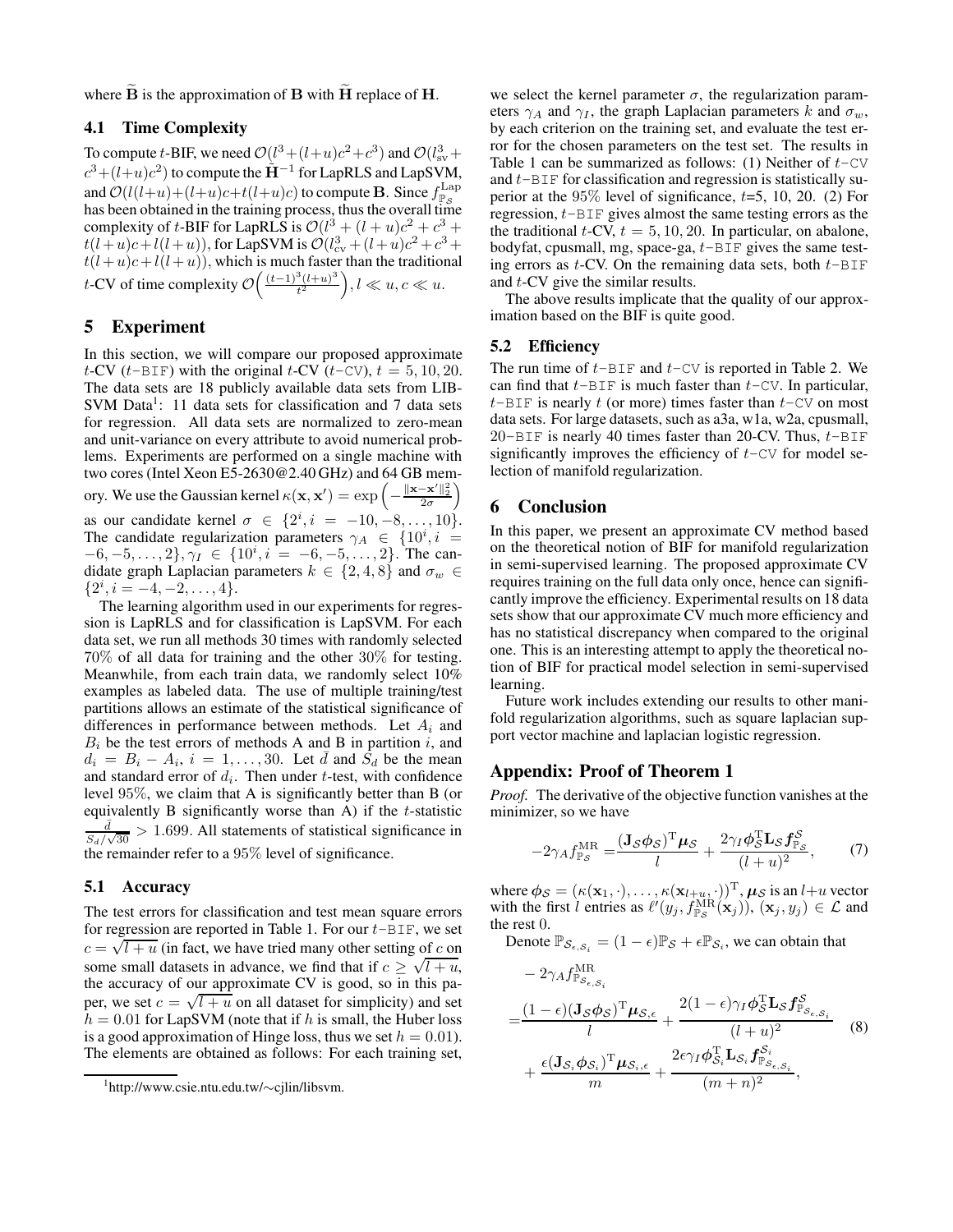Table 2: The run time. Our methods:  $t$ -FBIF, compared methods:  $t$ -CV  $(t$ -CV),  $t$ =5,10,20.

<span id="page-5-0"></span>

| Classification   | $5 - CV$ | $5-FBIF$ | $10-CV$ | $10-FBIF$ | $20 - CV$ | $20 - BIF$ |
|------------------|----------|----------|---------|-----------|-----------|------------|
| ala              | 36.80    | 8.55     | 87.50   | 9.16      | 251.46    | 15.23      |
| a2a              | 86.21    | 16.11    | 215.45  | 20.46     | 887.99    | 30.82      |
| a3a              | 155.01   | 43.90    | 254.52  | 22.24     | 1161.33   | 30.12      |
| fourclass        | 10.92    | 3.14     | 24.30   | 3.01      | 57.13     | 4.01       |
| german           | 10.47    | 2.77     | 22.69   | 3.05      | 48.57     | 4.21       |
| madelon          | 64.72    | 14.57    | 117.15  | 14.13     | 276.64    | 15.31      |
| svmguide3        | 15.82    | 4.43     | 25.93   | 5.89      | 56.29     | 7.02       |
| splice           | 11.43    | 4.33     | 30.92   | 4.78      | 64.53     | 5.62       |
| wla              | 144.02   | 22.69    | 382.56  | 23.47     | 1188.36   | 37.31      |
| w <sub>2</sub> a | 181.91   | 26.04    | 595.33  | 30.89     | 1147.22   | 29.14      |
| w3a              | 209.87   | 29.40    | 458.01  | 23.88     | 721.27    | 17.75      |
| Regression       | $5 - CV$ | $5-FBIF$ | $10-CV$ | $10-FBIF$ | $20 - CV$ | $20 - BIF$ |
| abalone          | 101.09   | 17.08    | 195.75  | 15.09     | 217.93    | 20.01      |
| bodfat           | 1.10     | 0.17     | 2.50    | 0.13      | 5.59      | 0.15       |
| cpusmall         | 212.43   | 22.58    | 481.85  | 25.88     | 1706.09   | 37.61      |
| mg               | 17.10    | 5.74     | 30.40   | 6.46      | 91.86     | 11.27      |
| mpg              | 1.58     | 0.20     | 4.20    | 0.18      | 9.20      | 0.19       |
| housing          | 1.29     | 0.17     | 3.18    | 0.15      | 7.25      | 0.16       |
| space-ga         | 70.68    | 20.58    | 151.87  | 18.58     | 443.62    | 16.68      |

where  $\mu_{\mathcal{S},\epsilon}$  is an  $l + u$  vector with the first l entries as  $\ell'(y_j, f_{\mathbb{P}_{\mathcal{S}_{\epsilon,\mathcal{S}_i}}}^{\text{MR}}(\mathbf{x}_j))$ ,  $(\mathbf{x}_j, y_j) \in \mathcal{L}$ , and the rest 0,  $\textbf{\textit{f}}^{\mathcal{S}}_{\mathbb{P}_{\mathcal{S}_{\epsilon,S_i}}} \;\; = \;\; \big( \textbf{\textit{f}}^{\text{MR}}_{\mathbb{P}_{\mathcal{S}_{\epsilon,S_i}}}(\mathbf{x}_1), \ldots, \textbf{\textit{f}}^{\text{MR}}_{\mathbb{P}_{\mathcal{S}_{\epsilon,S_i}}}(\mathbf{x}_{l+u}) \big)^{\text{T}} , \; \textbf{\textit{f}}^{\mathcal{S}_i}_{\mathbb{P}_{\mathcal{S}_{\epsilon,S_i}}} \;\; =$  $(f_{\mathbb{P}_{\mathcal{S}_{\epsilon,S_i}}}^{\text{MR}}(\mathbf{x}_1^i),\ldots,f_{\mathbb{P}_{\mathcal{S}_{\epsilon,S_i}}}^{\text{MR}}(\mathbf{x}_{m+n}^i))^{\text{T}}$ , where  $\mathbf{x}_j^i \in \mathcal{T}_i$ ,  $\mathbf{J}_{\mathcal{S}_i}$  is an  $(m + n) \times (m + n)$  diagonal matrix with the first m diagonal entries as 1 and the rest 0. Taking the first derivative on both sides of [\(8\)](#page-4-1) with respect to  $\epsilon$  yields

$$
-2\gamma_{A}\frac{\partial}{\partial\epsilon}f_{\mathbb{P}_{S_{\epsilon,S_{i}}}^{MR}}^{\text{MR}} =
$$
\n
$$
(1 - \epsilon)\frac{1}{l}(\mathbf{J}_{S}\phi_{S})^{\text{T}}\mathbf{F}_{S,\epsilon}\left(\frac{\partial}{\partial\epsilon}f_{\mathbb{P}_{S_{\epsilon,S_{i}}}}^{S}\right) - \frac{1}{l}(\mathbf{J}_{S}\phi_{S})^{\text{T}}\mu_{S,\epsilon}+
$$
\n
$$
(1 - \epsilon)\frac{2\gamma_{I}}{(l + u)^{2}}\phi_{S}^{\text{T}}\mathbf{L}_{S}\left(\frac{\partial}{\partial\epsilon}f_{\mathbb{P}_{S_{\epsilon,S_{i}}}}^{S}\right) - \frac{2\gamma_{I}}{(l + u)^{2}}\phi_{S}^{\text{T}}\mathbf{L}_{S}f_{\mathbb{P}_{S_{\epsilon,S_{i}}}^{S}}^{S}
$$
\n
$$
+ \frac{\epsilon}{m}(\mathbf{J}_{S_{i}}\phi_{S_{i}})^{\text{T}}\mathbf{F}_{S_{i},\epsilon}\left(\frac{\partial}{\partial\epsilon}f_{\mathbb{P}_{S_{\epsilon,S_{i}}}^{S_{i}}}\right) + \frac{1}{m}(\mathbf{J}_{S_{i}}\phi_{S_{i}})^{\text{T}}\mu_{S_{i},\epsilon}+
$$
\n
$$
\frac{2\epsilon\gamma_{I}}{(m + n)^{2}}\phi_{S_{i}}^{\text{T}}\mathbf{L}_{S_{i}}\left(\frac{\partial}{\partial\epsilon}f_{\mathbb{P}_{S_{\epsilon,S_{i}}}^{S_{i}}}\right) + \frac{2\gamma_{I}}{(m + n)^{2}}\phi_{S_{i}}^{\text{T}}\mathbf{L}_{S_{i}}f_{\mathbb{P}_{S_{\epsilon,S_{i}}}^{S_{i}}},\tag{9}
$$

where  $\frac{\partial}{\partial \epsilon} f_{\mathbb{P}_{\mathcal{S}_{\epsilon,S_i}}}^{\mathcal{S}} = \left( \frac{\partial}{\partial \epsilon} f_{\mathbb{P}_{\mathcal{S}_{\epsilon,S_i}}}^{\text{MR}}(\mathbf{x}_1), \ldots, \frac{\partial}{\partial \epsilon} f_{\mathbb{P}_{\mathcal{S}_{\epsilon,S_i}}}^{\text{MR}}(\mathbf{x}_{l+u}) \right)^{\text{T}},$  $\frac{\partial}{\partial \epsilon} f^{\mathcal{S}_i}_{\mathbb{P}_{\mathcal{S}_{\epsilon,S_i}}} = \bigl(\frac{\partial}{\partial \epsilon} f^{\text{MR}}_{\mathbb{P}_{\mathcal{S}_{\epsilon,S_i}}}(\mathbf{x}_1^i), \ldots, \frac{\partial}{\partial \epsilon} f^{\text{MR}}_{\mathbb{P}_{\mathcal{S}_{\epsilon,S_i}}}(\mathbf{x}_{m+n}^i)\bigr)^{\text{T}}, \mathbf{x}_j^i \in$  $\mathcal{T}_i, \phi_{\mathcal{S}_i} = (\kappa(\mathbf{x}_1^i, \cdot), \dots, \kappa(\mathbf{x}_{m+n}^i, \cdot))^{\mathrm{T}}, \mathbf{x}_j^i \in \mathcal{T}_i, \mathbf{F}_{\mathcal{S}, \epsilon}$  is an  $(l + u) \times (l + u)$  diagonal matrix with the first l diagonal entries as  $\ell''(y_j, f_{\mathbb{P}_{\mathcal{S}_{\epsilon}, \mathcal{S}_i}}^{\text{MR}}(\mathbf{x}_j))$  and the rest 0,  $\mathbf{F}_{\mathcal{S}_i, \epsilon}$  is an  $(m +$  $m) \times (m+n)$  diagonal matrix with the first m diagonal entries as  $\ell''(y_j^i, f_{\mathbb{P}_{\mathcal{S}_{\epsilon,S_i}}}^{\text{MR}}(\mathbf{x}_j^i))$ ,  $(\mathbf{x}_j^i, y_j^i) \in \mathcal{L}_i$ , and the rest 0,  $\mu_{\mathcal{S}_i,\epsilon}$  is an  $m+n$  vector with the first m entries as  $\ell'(y_j^i, f_{\mathbb{P}_{\mathcal{S}_{\epsilon,S_i}}}^{\text{MR}}(\mathbf{x}_j^i)),$  $(\mathbf{x}_j^i, y_j^i) \in \mathcal{L}_i$ , and the rest 0.

Setting  $\epsilon = 0$  on [\(9\)](#page-5-1), we have  $-2\gamma_A \frac{\partial}{\partial \epsilon} f_{\mathbb{P}_{\mathcal{S}_{\epsilon,S_i}}}^{\text{MR}}\big|_{\epsilon=0} =$ 

$$
\frac{1}{l}(\mathbf{J}_{\mathcal{S}}\phi_{\mathcal{S}})^{\mathrm{T}}\mathbf{F}_{\mathcal{S}}\left(\frac{\partial}{\partial\epsilon}f_{\mathbb{P}_{\mathcal{S}_{\epsilon,S_i}}}\big|_{\epsilon=0}\right) - \frac{1}{l}(\mathbf{J}_{\mathcal{S}}\phi_{\mathcal{S}})^{\mathrm{T}}\boldsymbol{\mu}_{\mathcal{S}} \n+ \frac{2\gamma_{I}}{(l+u)^{2}}\phi_{\mathcal{S}}^{\mathrm{T}}\mathbf{L}_{\mathcal{S}}\left(\frac{\partial}{\partial\epsilon}f_{\mathbb{P}_{\mathcal{S}_{\epsilon,S_i}}}\big|_{\epsilon=0}\right) - \frac{2\gamma_{I}}{(l+u)^{2}}\phi_{\mathcal{S}}^{\mathrm{T}}\mathbf{L}_{\mathcal{S}}f_{\mathbb{P}_{\mathcal{S}}}^{\mathcal{S}} \n+ \frac{1}{m}(\mathbf{J}_{\mathcal{S}_{i}}\phi_{\mathcal{S}_{i}})^{\mathrm{T}}\boldsymbol{\mu}_{\mathcal{S}_{i}} + \frac{2\gamma_{I}}{(m+n)^{2}}\phi_{\mathcal{S}_{i}}^{\mathrm{T}}\mathbf{L}_{\mathcal{S}_{i}}f_{\mathbb{P}_{\mathcal{S}}}^{\mathcal{S}_{i}},
$$
\n(10)

<span id="page-5-2"></span>where  $\frac{\partial}{\partial \epsilon} f^{\mathcal{S}}_{\mathbb{P}_{\mathcal{S}_{\epsilon,S_i}}} \big|_{\epsilon=0}$  $= \left. \left( \frac{\partial}{\partial \epsilon} f^{\text{MR}}_{\mathbb{P}_{\mathcal{S}_{\epsilon,S_i}}} \right|_{\epsilon=0}^{\epsilon}(\mathbf{x}_1), \ldots, \frac{\partial}{\partial \epsilon} f^{\text{MR}}_{\mathbb{P}_{\mathcal{S}_{\epsilon,S_i}}} \right|_{\epsilon=0}^{\epsilon}(\mathbf{x}_{l+u}) \right).$  Accord-ing to [\(7\)](#page-4-2), we know that  $-2\gamma_A f_{\mathbb{P}_S}^{MR} = \frac{(J_S \phi_S)^T \mu_S}{l} + \frac{2\gamma_I}{(l+u)^2} \phi_S^T \mathbf{L}_S f_{\mathbb{P}_S}^S$ . Substituting the above Equation into [\(10\)](#page-5-2), we have

<span id="page-5-1"></span>
$$
-2\gamma_A \frac{\partial}{\partial \epsilon} f_{\mathbb{P}_{\mathcal{S}_{\epsilon,S_i}}}^{\text{MR}}\Big|_{\epsilon=0} = \frac{1}{l} (\mathbf{J}_{\mathcal{S}} \phi_{\mathcal{S}})^{\text{T}} \mathbf{F}_{\mathcal{S}} \left( \frac{\partial}{\partial \epsilon} f_{\mathbb{P}_{\mathcal{S}_{\epsilon,S_i}}}^{\mathcal{S}}\Big|_{\epsilon=0} \right) + \frac{2\gamma_I}{(l+u)^2} \phi_{\mathcal{S}}^{\text{T}} \mathbf{L}_{\mathcal{S}} \left( \frac{\partial}{\partial \epsilon} f_{\mathbb{P}_{\mathcal{S}_{\epsilon,S_i}}}^{\mathcal{S}}\Big|_{\epsilon=0} \right) + 2\gamma_A f_{\mathbb{P}_{\mathcal{S}}} + \frac{1}{m} (\mathbf{J}_{\mathcal{S}_i} \phi_{\mathcal{S}_i})^{\text{T}} \mu_{\mathcal{S}_i} + \frac{2\gamma_I}{(m+n)^2} \phi_{\mathcal{S}_i}^{\text{T}} \mathbf{L}_{\mathcal{S}_i} f_{\mathbb{P}_{\mathcal{S}}}^{\mathcal{S}_i}.
$$
(11)

From equation [\(11\)](#page-5-3), it is easy to verity that

<span id="page-5-4"></span><span id="page-5-3"></span>
$$
-2\gamma_A \left(\frac{\partial}{\partial \epsilon} f^S_{\mathbb{P}_{\mathcal{S}_{\epsilon,S_i}}}\Big|_{\epsilon=0}\right) = \frac{1}{l} \mathbf{J}_{\mathcal{S}} \mathbf{K}_{\mathcal{S}\mathcal{S}} \mathbf{F}_{\mathcal{S}} \left(\frac{\partial}{\partial \epsilon} f^S_{\mathbb{P}_{\mathcal{S}_{\epsilon,S_i}}}\Big|_{\epsilon=0}\right) + \frac{2\gamma_I}{(l+u)^2} \mathbf{K}_{\mathcal{S}\mathcal{S}} \mathbf{L}_{\mathcal{S}} \left(\frac{\partial}{\partial \epsilon} f^S_{\mathbb{P}_{\mathcal{S}_{\epsilon,S_i}}}\Big|_{\epsilon=0}\right) + 2\gamma_A f^S_{\mathbb{P}_{\mathcal{S}}} + \frac{1}{m} \mathbf{K}_{\mathcal{S}\mathcal{S}_i} \mu_{\mathcal{S}_i} + \frac{2\gamma_I}{(m+n)^2} \mathbf{K}_{\mathcal{S}\mathcal{S}_i} \mathbf{L}_{\mathcal{S}_i} f^{\mathcal{S}_i}_{\mathbb{P}_{\mathcal{S}}}.
$$
\n(12)